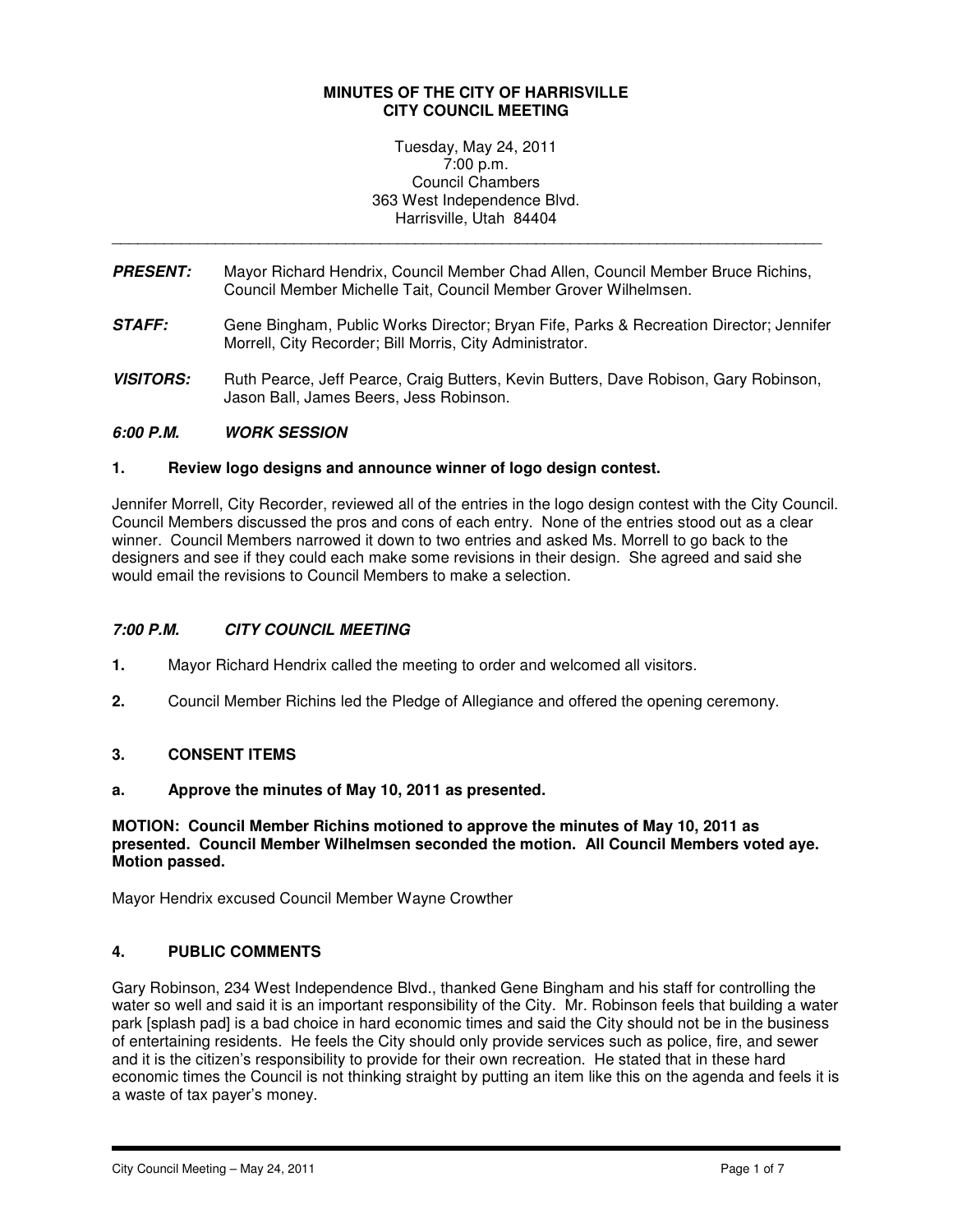Mr. Robinson acknowledged that the City had a grant to cover the cost of the splash pad. He made the assumption that every member of the City Council works for a government entity and stated that these entities do not represent the values of the citizens of Harrisville. He feels the City Council should think over this decision carefully and not go forward with it and get out of the business of recreating. He said people are having a hard time meeting their expenses and he feels the splash pad will require taxes to be raised sometime in the future. Mr. Robinson reiterated that money should not be put into recreation.

Craig Butters, SPS Auto/Butters Construction, wants to make a recommendation on the sign ordinance. He has been out and measured some of the surrounding businesses and submitted recommendations to the City. He said the way the sign ordinance is written with a 600 square foot cap creates problems especially in large shopping centers such as Wal-Mart. He thinks each store should be allotted so many square feet as well as an allotment given for frontage.

Mr. Butters said he did like the change to the grandfather clause which now requires the City and business owner to agree to take down a sign. He said he was thinking of more than just his business and feels there are many businesses close to the maximum square feet for signage. He also mentioned businesses that have what the ordinance calls a "specialty sign" and thinks there needs to be more discussion on it.

Kevin Butters, SPS Auto/Butters Construction, said they have carefully reviewed the sign ordinance and tried to determine scenarios that would happen. He thinks it is a bad idea to regulate temporary signs and said it will take someone full time to enforce. He reiterated that they have notes with what they think should be changed and why. He feels most businesses in the City are nonconforming and thinks the City needs to do something. They want to help clean up the ordinance and prevent future problems.

Jeff Pearce, Planning Commission Chairman, feels the revision is a vast improvement over the first draft. He says there are a few minor things that could be changed. He feels banner signs should be addressed and said they are meant to be temporary signs but most of the banner signs he has seen throughout the City are permanent. He said if businesses have a permanent sign they need to follow the ordinance and be in compliance. Mr. Pearce, addressing the Butter's concern, said existing signs will be left alone and will not fall under this ordinance unless they become damaged or need to be replaced. He feels this ordinance covers what needs to be addressed in the City.

# **5. BUSINESS ITEMS**

# **a. Discussion and/or possible action to award bid for the main park reconstruction project.**

Gene Bingham referred to the memo in the Council packets and reviewed the items he has prepared. He explained the bid tab form and said items 1 through 5 were supplemental items that would be put in if there was enough money. He said that all of the references for Modern Construction, including the phone calls, were good reports. He does not know the contractor but feels he has done his homework and all the reports are favourable. He said the engineers estimate was pretty close and the project was planned around those estimates. Mayor Hendrix pointed out that the City did receive \$100,000 from the Weber County RAMP grant and said we need to recognize this.

Council Member Tait clarified that all the construction is in the main park. Mr. Bingham said it was from the south entrance all the way to the north end of the park. Council Member Richins asked about the parking next to the current bowery. Mr. Bingham said they will reconfigure the paint striping to utilize the space better. Council Members Richins and Allen had questions regarding additional parking on the west side of the parking lot. Jason Ball, architect from Ridgeline Design, explained how the parking would work and said an additional 14 parking stalls were gained just by changing the layout.

Mayor Hendrix clarified that the parking would not go into the existing berm on the west side of the parking lot. Council Member Richins asked about parking along the highway. Mr. Bingham said that was in the third phase and there was not adequate funding for it at this time but it is something the City will pursue, possibly through grants. He said additional parking will still be needed to complete the project.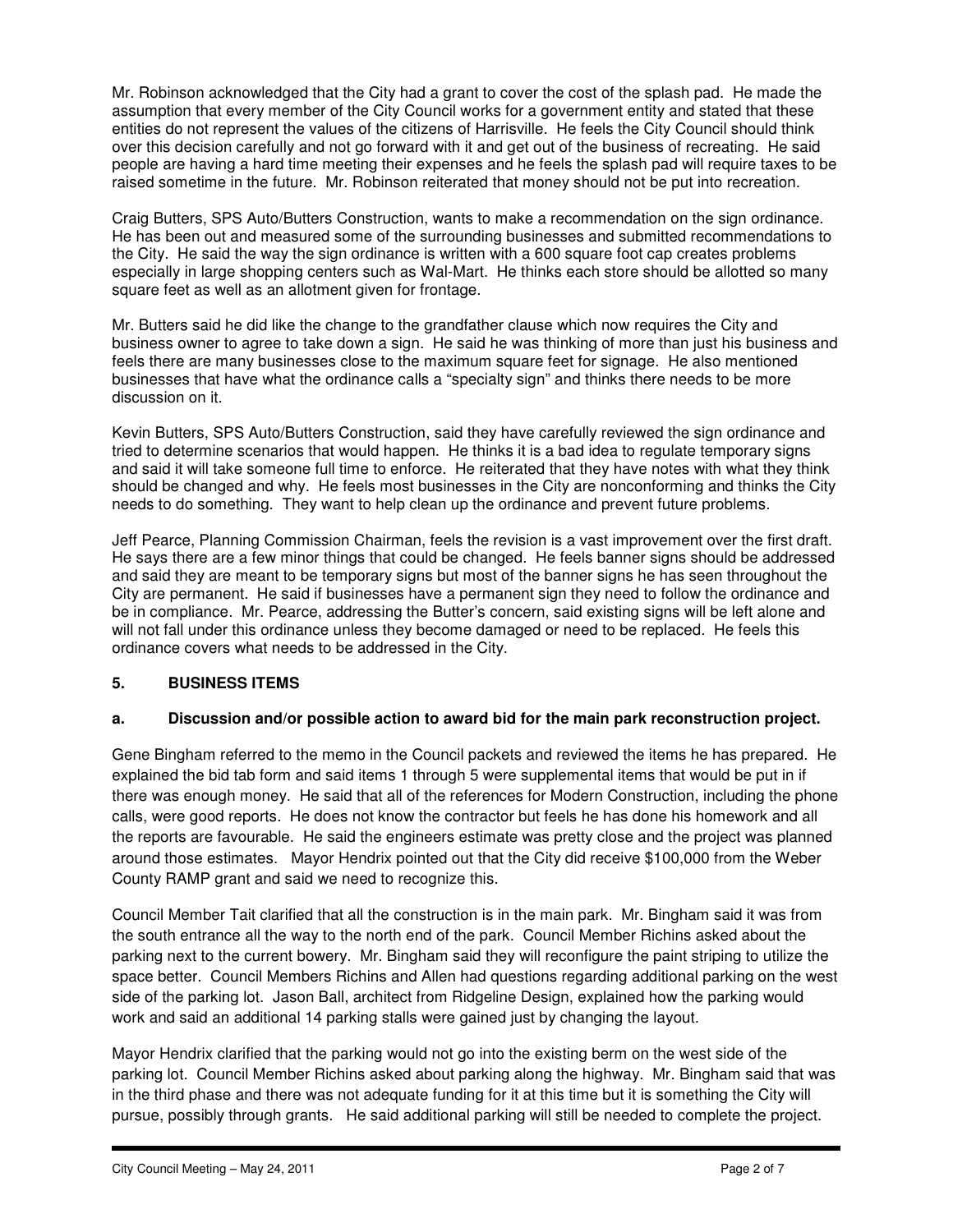Council Member Richins asked about the home run fence. Bryan Fife said it will be a portable home run fence with sleeves in the grass. He said this fence will also act as a barrier between the playing field and the splash pad. Council Member Richins said he would like to see the field utilized for soccer or lacrosse. Council Member Tait asked how the sleeves in the ground would work. Mr. Fife said the holes for the sleeves will have plugs and will not cause a liability. Mr. Bingham explained this was a complicated project and a lot of thought and conversation has been put into it.

Council Member Richins asked about the "Harrisville City" ballpark sign. Mr. Bingham said it will be removed and a new one was not included in the bid for this project. He said if there is money done after the project is complete they can use it to purchase a sign and recommended Wright Signs. Council Members discussed the need to replace the current sign and the work done by Wright Signs at the Senior Center. Mayor Hendrix mentioned that a plaque or sign needs to go up to recognize the project was funded by Weber County RAMP. Mr. Bingham said the project can be started tomorrow pending the decision tonight.

Council Member Richins mentioned Mr. Robinson's comment and asked if we are doing the right thing. Mayor Hendrix discussed the problem of returning park impact fees to developers if this money is not spent for park improvements. Council Member Tait addressed Mr. Robinson's concerns by saying this is a good thing for the citizens and will give them a place to go that is free. She talked about the benefit to mothers and families and hard economic times make this more needed. She said this is not a bad expense and reiterated that this will be a great thing for young mothers.

Mayor Hendrix feels this is the right thing to do and feels that creating parks for citizens is important. He reminded everyone that the citizens who bought homes in Harrisville, via the developers, have paid for this. Council Member Richins acknowledged that the park is in dire need of a facelift. Mr. Bingham agreed and pointed out that they are going to utilize everything that is in the park already and make the best use of it in the redevelopment.

Council Member Wilhelmsen asked about the walkway going along the retaining wall and shrubbery. Mr. Bingham said it will be wide enough for two people to walk along. Mr. Ball said once the existing bushes are cleared it will be much wider than it is now.

**MOTION: Council Member Allen motioned to award the bid to Modern Construction in the amount of \$399,699 for the main park reconstruction project. Council Member Tait seconded the motion. Roll call vote was taken. All Council Members voted yes with Council Member Crowther excused. Motion passed.** 

# **b. Discussion and/or possible action to approve a credit to Colonial Springs Ward House for storm water impact fees.**

Bill Morris said this is a detention basin that is oversized and gives the city more capacity than is needed. He said refunding these impact fees will put the City in compliance with state impact fee laws. He referred Council Members to the calculations from the City Engineer.

**MOTION: Council Member Richins motioned to approve the credit to the Colonial Springs Ward House for storm water impact fees in the amount of \$16,915.40. Council Member Wilhelmsen seconded the motion. Roll call vote. All Council Members voted yes with Council Member Crowther excused. Motion passed.** 

## **c. Discussion and/or possible action to approve Ordinance No. 435, Amended Sign Regulations.**

Mayor Hendrix explained that a lot of work has gone into this since it was tabled and the intention of it is not to drive businesses away. Mr. Morris said this ordinance is not perfect but it is better than what we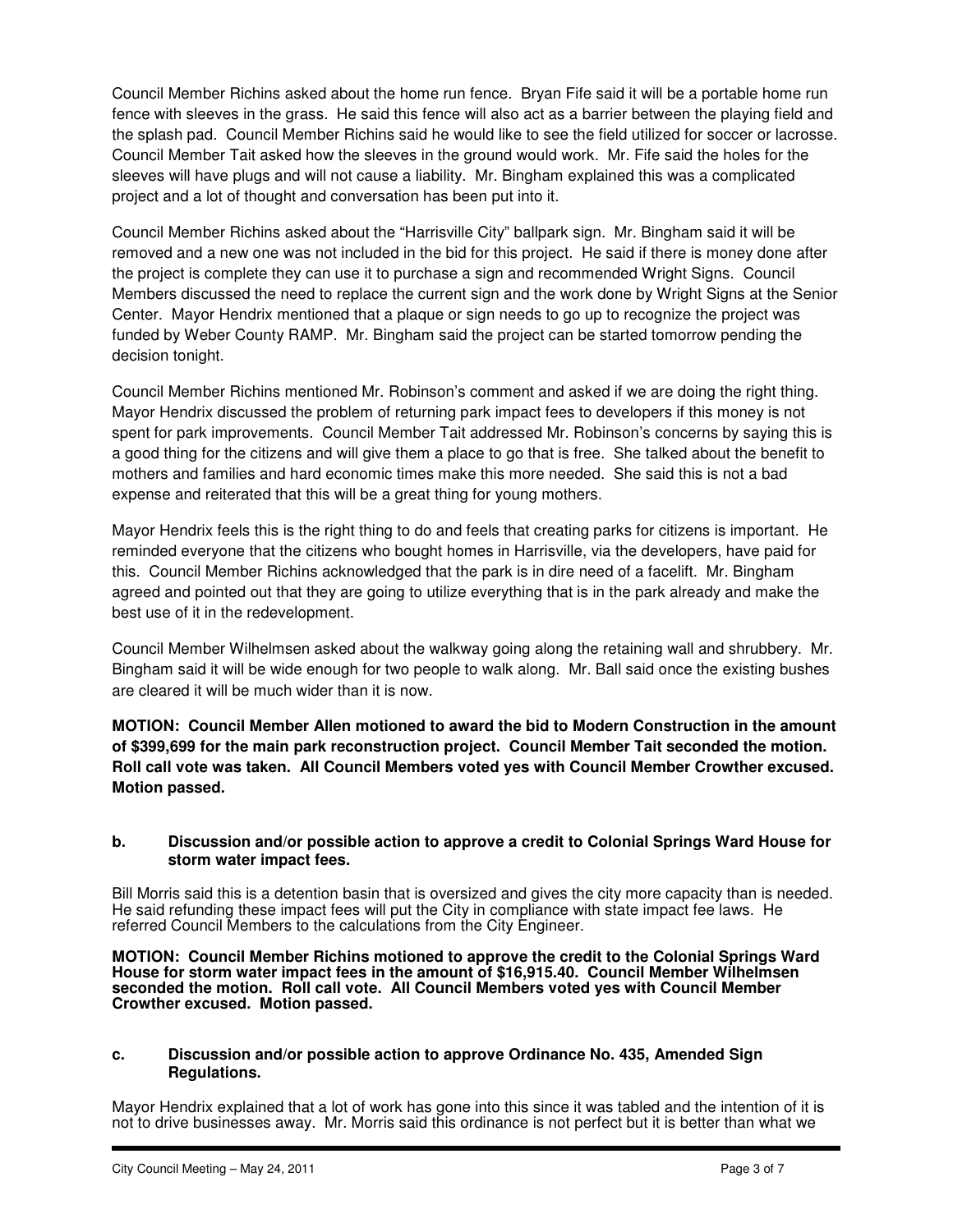had before, better than what was originally proposed, and should be more business friendly. He also pointed out that the concerns sent in by the Butters came in too late to be included in the final version but said their concerns can be address at a later time. He said the enforcement officer for this ordinance will be the building official and he is willing to take on this job. This ordinance also includes electronic signs which the old ordinance did not address. Mr. Morris noted that modifications can be made in the future.

Council Member Allen asked if old signs will be grandfathered in. Mr. Morris said they will and this ordinance changes the required amortization period to allow old signs to stay as long as they are maintained and in good condition. It requires the City to work with the business owner to make a change but there is no amortization period like the old ordinance. He said there are some sections that could be interpreted pretty broad but the intention was to make this ordinance more business friendly.

Council Member Richins commented on the details that have been put in the ordinance for signage. Mr. Morris said he took out political signs because he feels political speech is highly protected. He said this new ordinance only includes time, place, and manner for political signs.

Mayor Hendrix referred to section 11.23.070 and asked about the maximum size of signs. Mr. Morris said he went with the 600 square feet which is the standard size for billboard signs. He also said this is a living document that can be changed and acknowledged all of the good input that has been received from Craig and Kevin Butter's and Jeff and Ruth Pearce.

Craig Butters asked to make a comment. He feels the maximum of 600 square feet on signs is limiting especially if you have a business with a large amount of frontage. He says the cap at 600 square feet does not make a lot of sense and may prevent another anchor tenant from coming into the City. He noted that the old ordinance allowed 3 feet of signage per lineal foot of frontage. He feels this might drive businesses away. He said this may cause people to divide their property up into smaller parcels so they can get more signage. Mr. Morris said he left it at 600 square feet because that is the standard billboard size and said he does not have a problem with breaking it up but noted you do not want any sign to go over the standard billboard size.

Mr. Butters said the problem is that you have to add up every sign, logo, and banner and you cannot have the combined total go over the 600 square foot maximum. He feels the Planning Commission, design phase, engineering requirements, etc… would prevent a sign going up over 600 square feet and that is where the City would control the size. He feels the maximum amount of signage should be based on the frontage the businesses have. He referred to Wal-Mart and the surrounding tenants and the large amount of frontage they have. Mr. Butters said he is protected but is trying to look out for other businesses.

Kevin Butters asked to comment as well and pointed out there are no signs allowed in the site triangle, political or non-political, which means there will be no campaign signs at the end of Wall Avenue. Mr. Morris said the point of the 600 square foot maximum rule is to not allow a sign larger than 600 square feet. He is okay to change it and allow more signage based on a business's frontage, such as 3 square feet per lineal foot of frontage, but the largest sign needs to be maxed out at 600 square feet.

Ruth Pearce pointed out a problem in the ordinance with animated signs. Mr. Morris explained why he prohibited animated signs and his intention behind that. He also said we can fix insignificant conflicts in the codification process as well as typos without having to come back with another ordinance. He said the Council will need to address this issue of the 600 square foot maximum and reiterated not having any sign larger than 600 square feet. He also said you could allow them a bonus of 300 additional square feet to use across the site if their linear feet of frontage exceed the 600 square foot maximum.

Mayor Hendrix read section 11.23.070.2a and asked for clarification on its meaning. Mr. Morris said the 300 square feet is included in the total for a maximum of 600 square feet and noted the Butters are saying that for large commercial businesses this may be too small.

Kevin Butters said they have come up with a mathematical formula in the comments they are submitting which includes so many square feet of signage based on the size of the building face. Mr. Morris talked about adding the shopping center definition and explained that the comments from everyone came in all over the board on this ordinance. Some discussion occurred regarding signs on automobiles. He said they can make modifications tonight or table it.

Council Member Richins asked that it be passed with recommendations. Council Member Wilhelmsen made a recommendation on commercial frontage, of building into the linear square foot but making it clear that no sign will be larger than 600 square feet. Mayor Hendrix also added that this is a good document other than the problems with the business signs. He asked if anyone has looked at what other cities have done. Mr. Morris said he made the assumption that Greg Montgomery looked at Ogden City's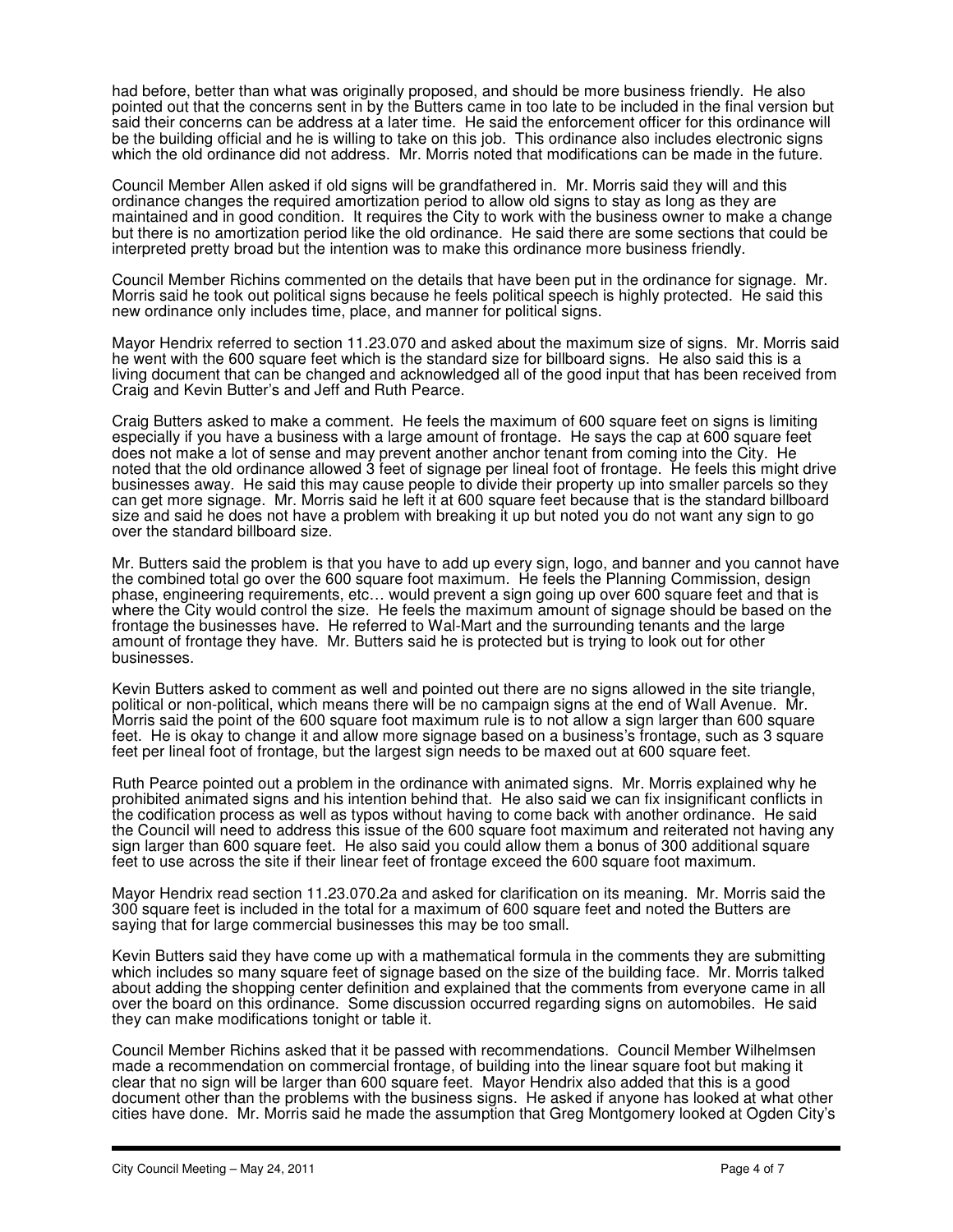policy when he first drafted this. Mayor Hendrix suggested looking at Riverdale City's sign ordinance and see what they do and how it helps bring in businesses. His recommendation is to table this ordinance

Mr. Morris said we can double what is in the ordinance for shopping centers if they have additional frontage and added that he would take a look at the Butter's suggestions and fix any typos or inconsistencies. He suggested the section on commercial signs say, "shopping centers as defined by this ordinance will have an additional sign space based on their lineal foot of 3 square feet of combined total area for an additional 600 square feet". Mr. Morris read the definition of shopping centers from page 3 and said adding another 600 square feet should solve any issues with the Wal-Mart complex.

Ruth Pearce and Craig Butters both commented that this will still not fit a business like Wal-Mart and said each business in the shopping complex needs to be assigned so much signage. Council Member Richins said those in the Wal-Mart complex are okay because they are grandfathered in. Craig Butters discussed Knight Plaza and the other stores located in the Wal-Mart complex stating each business needs their own signage. Mr. Morris suggested a requirement for shopping centers to allot the amount of signage for each business on their site plan

Council Member Wilhelmsen said he does not think that doubling the amount of signage for shopping centers will solve the problem. He is happy with what is here if the section on business signs can be clarified. Mr. Morris talked about building the allotment of signage into the site plan process of new businesses based on the 3 square foot combination.

Craig Butters explained their formula which will accommodate a business with small frontage to still have its own sign. He said Mr. Morris's idea to approve it with each site plan would work as well. Council Member Tait added that it needed to be applied consistently from one business to the other if the Council decides to approve signage with the site plan. Kevin Butters mentioned that anyone who has any type of sign or banner on their car is in violation of the current ordinance.

Dave Robinson, future business owner who is on tonight's agenda, discussed the problem with having a huge building and only being allowed a small sign. Council Member Allen suggested no individual sign larger than 600 square feet but allow shopping centers and businesses 3 square feet of signage for every lineal foot of frontage. He agreed that if you have more property you should be allowed more signage.

Mr. Morris clarified Council Member Allen's recommendation as no sign larger than 600 square feet per single sign and shopping centers get to allot 3 square feet of the combined linear foot for each of the business faces allotted on the whole site plan.

**MOTION: Council Member Allen motioned to approve Ordinance No. 435, Amended Sign Regulations with the recommendation that shopping centers be allotted additional signage based on the formula of 3 square feet per lineal foot of frontage to be delineated on the overall site plan approved by the land use authority so long as no single sign face exceeds 600 square feet. Council Member Richins seconded the motion. Roll call vote. All council members voted yes with Council Member Crowther excused. Motion passed.** 

#### **d. Discussion and/or possible action to approve Ordinance No. 437, Crematorium in Certain Zones.**

Dave Robinson explained that he is putting a building at 2358 N Hwy 89, south of the auto body shop. He said part of the building will be used as a crematory. He would like to change the wording in the municipal code to allow a crematory in that zone. Mayor Hendrix clarified that this crematory would be just for animals. Mr. Robinson said he did not want to limit it just for animal cremations but that is the main purpose.

Council Member Allen asked if the animals would be deceased when they are brought to Mr. Robinson's crematory. Mr. Robinson said they provide a service to the veterinarian clinics along the Wasatch Front and the animals are deceased when they get them. Council Member Tait asked how they are stored. Mr. Robinson said they are stored in a cooler until they have the facility operational and explained they can only do so many pounds in each cremation. He said the process is a little different if someone wants to get only the ashes of their animal.

Mr. Robinson stated his business is currently operational in Clinton City but they want to move their business closer to home and added that they have had no complaints at their current location. He said it meets all state and federal emissions requirements. He said this is actually a human crematory but is two feet shorter and there are many crematories in residential areas. He said the heat and burners they use burn everything off so there are no smells.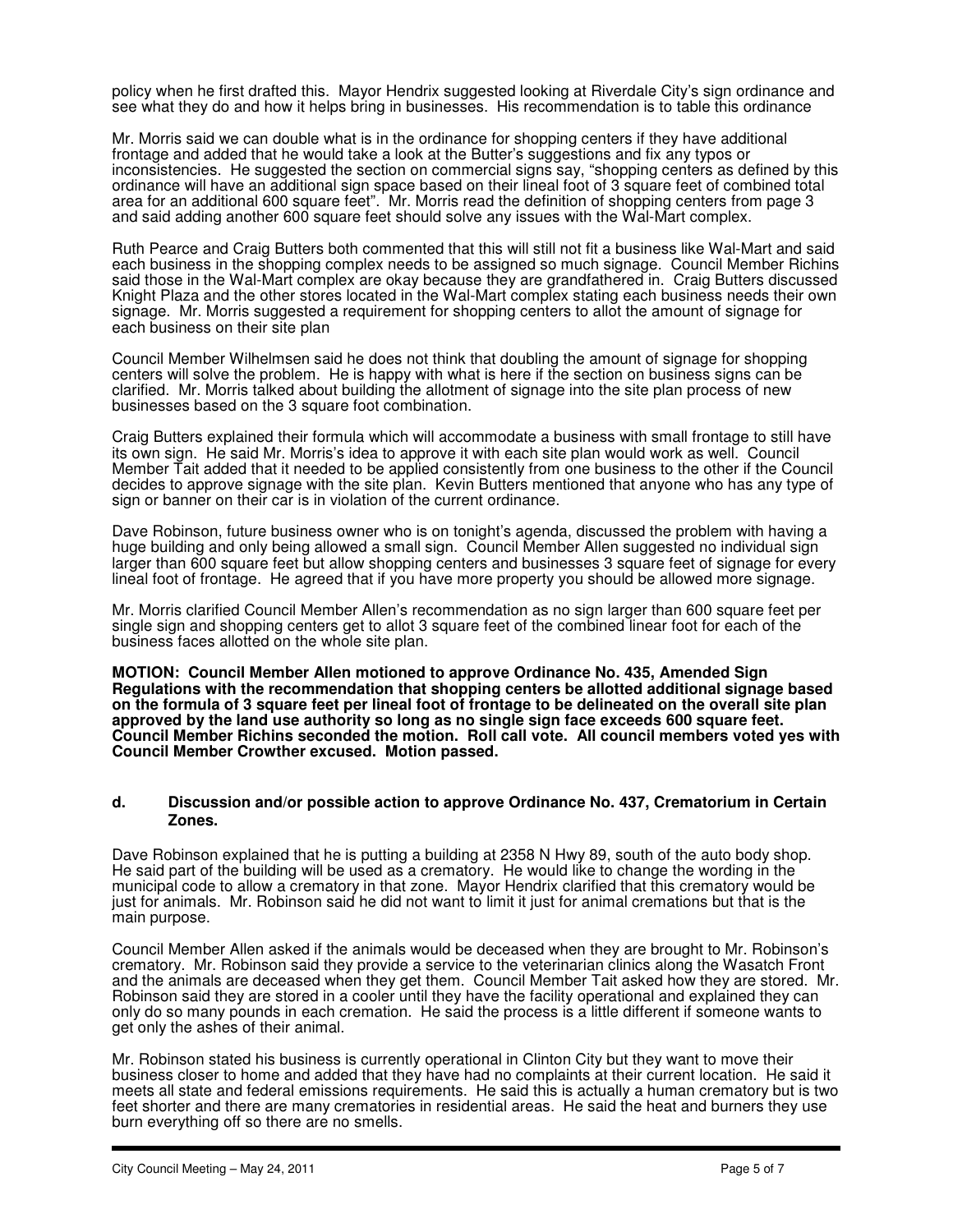Council Member Tait asked if there was any risk because of the intense heat required. Mr. Robinson said they are well insulated and the machine is built to temperatures of 3,000 degrees. He added that some cities require a provision of a two hour firebreak between other buildings which is something they can provide if the City is interested.

**MOTION: Council Member Wilhelmsen motioned to approve Ordinance No. 437, Crematorium in Certain Zones. Council Member Allen seconded the motion. Roll call vote. All voted yes with Council Member Crowther excused. Motion passed.** 

#### **e. Discussion and/or possible action to approve Resolution No. 2011-02, Sewer Rate Increase.**

Mayor Hendrix explained the sewer rates need to be raised to cover costs being passed on to the City by Central Weber Sewer Improvement District. In response to questions from Council Members, Mr. Morris said the two options are to raise the rate or subsidize the cost. Council Members discussed the addition to the current sewer facility, which was in anticipation of more growth with the assumption that the additional growth would pay for part of the bond and now that growth has gone flat.

Mayor Hendrix added that the addition to the facility was already underway and they are preparing for the future. Mr. Morris added that in addition to needing a facility to handle greater future demand the EPA mandates require that waste is treated down to a finer level which requires a lot of effort to rebuild a facility to meet these unfunded federal mandates. He said we have no choice but to pass it on to residents or subsidize it with the general fund which we do not have the capacity to do.

Mayor Hendrix said there is an informational flyer that he has asked Ms. Morrell to put on the website to explain what they do and explain why they are building the additions.

**MOTION: Council Member Richins motioned to approve Resolution No. 2011-02, Sewer Rate Increase. Council Member Tait seconded the motion. Roll call vote. All voted yes with Council Member Crowther excused. Motion passed.** 

#### **f. Discussion and/or possible action to approve a proclamation declaring May 25, 2011 as Arbor Day.**

Council Member Tait asked why we are doing this as a City. Mr. Morris said it is for our Arbor Day recertification and our Tree City USA recertification. Council Member Tait questioned why the City was not having some type of ceremony. Mr. Morris said the ceremony will be reconstructing the main park and tearing down poplars and replacing them with new trees. Mayor Hendrix said all the trees going into the park will be hardwood trees which take longer to grow but will last for a long time.

#### **MOTION: Council Member Tait moved to approve the proclamation for Arbor Day 2011 as May 25th for Harrisville City. Council Member Wilhelmsen seconded the motion. All voted aye. Motion passed.**

# **6. PUBLIC COMMENTS**

Craig Butters referred to the reconstruction of the main park and said he is willing to donate material to help with the project and asked Mr. Bingham to contact him so they could help.

Gary Robinson referred back to Business Item A on the agenda. He feels the City should give back the park impact fees and feels the Council voted against giving the money back to the citizens. He said they should take the park impact fees off permanently and increase the sewer and storm water impact fees. He reiterated that they need to get rid of the parks and said anytime government gets into anything they goof it up and referred to the federal government, health care, and the post office which he said is losing a ton of money.

He also addressed Business Item B on the agenda and assumed it was a new chapel and pointed out that he thinks Council Member Wilhelmsen attends church in the area where the new chapel is being built. He didn't hear anyone recluse themselves that they might be part of the congregation attending that meeting house and thinks that is something that should have been done.

Mr. Robinson also thinks that the Arbor Day proclamation should have been included in the newsletter a month ago to specify what trees people should be planting. He doesn't have problem with sewer rate increase but thinks the sewer impact fee should be increased. He feels that the sewer system we have